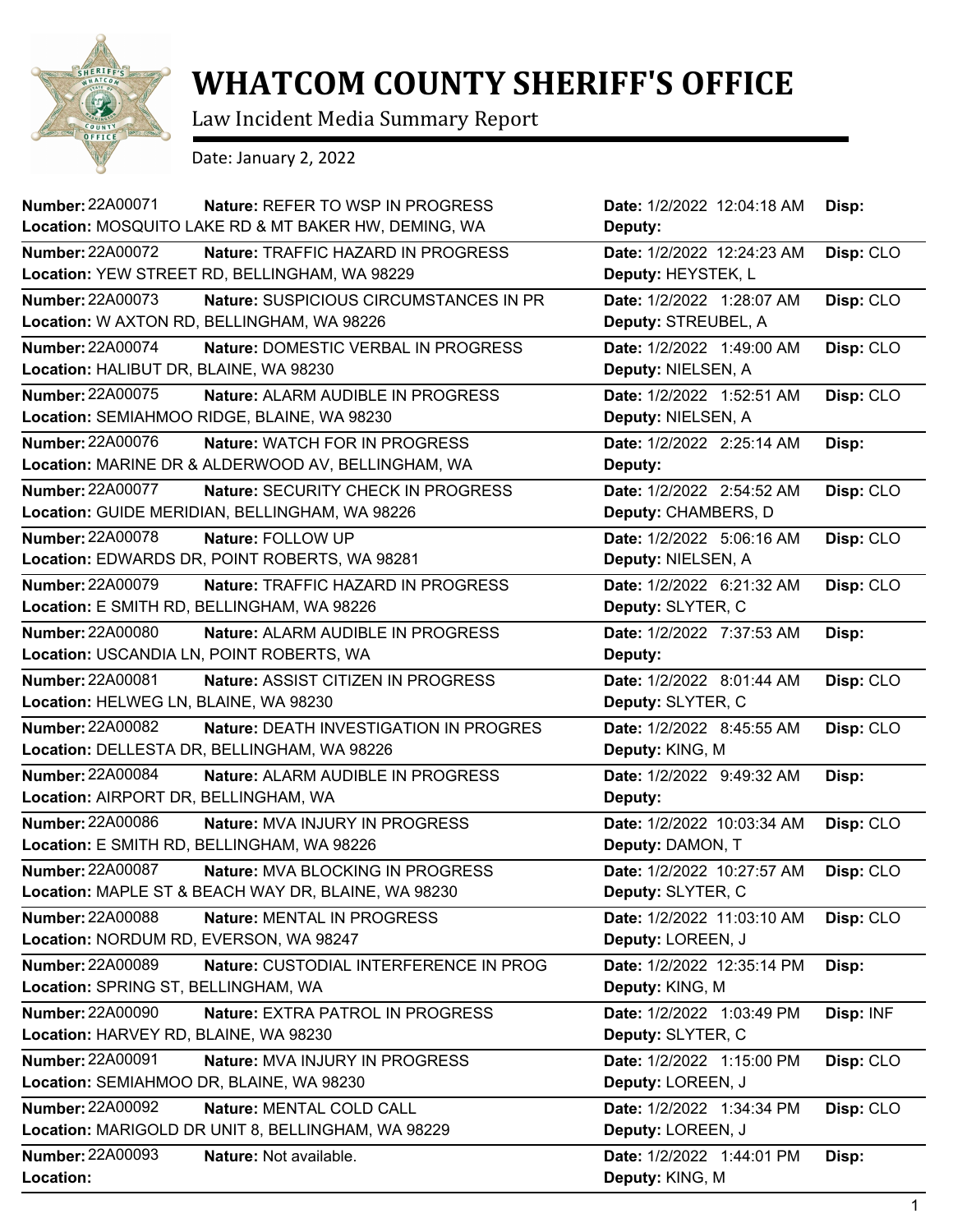| <b>Number: 22A00094</b>                                       | Disp: CLO                 |
|---------------------------------------------------------------|---------------------------|
| Nature: VANDALISM COLD CALL                                   | Date: 1/2/2022 1:45:25 PM |
| Location: BARR RD, FERNDALE, WA 98248                         | Deputy: DEZEEUW, T        |
| <b>Number: 22A00097</b>                                       | Date: 1/2/2022 2:15:54 PM |
| Nature: HANGUP (911) IN PROGRESS                              | Disp:                     |
| Location: NORTH STAR RD, FERNDALE, WA                         | Deputy:                   |
| <b>Number: 22A00098</b>                                       | Date: 1/2/2022 2:22:50 PM |
| Nature: HIT AND RUN COLD CALL                                 | Disp: INF                 |
| Location: BAY RD, BLAINE, WA 98230                            | Deputy: LOREEN, J         |
| <b>Number: 22A00100</b>                                       | Date: 1/2/2022 2:44:32 PM |
| Nature: WHATCOMM RECORD IN PROGRESS                           | Disp:                     |
| Location: WINDWARD DR & FAIRWAY LN, BELLINGHAM, WA            | Deputy:                   |
| <b>Number: 22A00101</b>                                       | Date: 1/2/2022 3:14:03 PM |
| Nature: VEHICLE PROWL COLD CALL                               | Disp: CLO                 |
| Location: EMERALD LAKE WAY, BELLINGHAM, WA 98226              | Deputy: ANDERS, J         |
| Number: 22A00102                                              | Date: 1/2/2022 3:31:24 PM |
| Nature: VANDALISM COLD CALL                                   | Disp:                     |
| Location: HALIBUT DR, BLAINE, WA                              | Deputy: LEACH, T          |
| Number: 22A00103                                              | Date: 1/2/2022 3:33:09 PM |
| Nature: TRAFFIC HAZARD IN PROGRESS                            | Disp: CLO                 |
| Location: DRAYTON HARBOR RD & BLAINE RD, BLAINE, WA 98230     | Deputy: LEACH, T          |
| Number: 22A00104                                              | Date: 1/2/2022 3:46:47 PM |
| Nature: TRAFFIC HAZARD IN PROGRESS                            | Disp:                     |
| Location: S CHURCH RD & LAMPMAN RD, FERNDALE, WA              | Deputy: STAFFORD, M       |
| Number: 22A00105                                              | Date: 1/2/2022 4:14:05 PM |
| Nature: TRAFFIC HAZARD IN PROGRESS                            | Disp: CLO                 |
| Location: BIRCH BAY DR & DEER TRL, BLAINE, WA 98230           | Deputy: LEACH, T          |
| Number: 22A00106                                              | Disp: CLO                 |
| Nature: SHOTS IN PROGRESS                                     | Date: 1/2/2022 4:32:20 PM |
| Location: GILES RD, BLAINE, WA 98230                          | Deputy: LAUGHLIN, B       |
| <b>Number: 22A00107</b>                                       | Disp: CLO                 |
| Nature: TRAFFIC HAZARD IN PROGRESS                            | Date: 1/2/2022 4:37:41 PM |
| Location: NORTHSHORE RD, BELLINGHAM, WA 98226                 | Deputy: ANDERS, J         |
| <b>Number: 22A00108</b>                                       | Disp: CLO                 |
| <b>Nature: DOMESTIC VERBAL IN PROGRESS</b>                    | Date: 1/2/2022 4:42:18 PM |
| Location: MISSION RD, EVERSON, WA 98247                       | Deputy: JAMES, J          |
| Number: 22A00109                                              | Date: 1/2/2022 4:49:53 PM |
| Nature: DOMESTIC VERBAL IN PROGRESS                           | Disp: CLO                 |
| Location: LINDSAY RD, EVERSON, WA 98247                       | Deputy: JAMES, J          |
|                                                               |                           |
| <b>Number: 22A00110</b>                                       | Date: 1/2/2022 4:59:07 PM |
| Nature: ALARM AUDIBLE IN PROGRESS                             | Disp:                     |
| Location: BIRCH BAY LYNDEN RD, BLAINE, WA                     | Deputy:                   |
| Number: 22A00111                                              | Date: 1/2/2022 5:13:44 PM |
| Nature: HANGUP (911) IN PROGRESS                              | Disp:                     |
| Location: BIRCH BAY LYNDEN RD, BLAINE, WA                     | Deputy:                   |
| Number: 22A00112                                              | Disp: CLO                 |
| Nature: SUSPICIOUS CIRCUMSTANCES IN PR                        | Date: 1/2/2022 5:36:00 PM |
| Location: VALLEY HWY, ACME, WA 98220                          | Deputy: ANDERS, J         |
| Number: 22A00113                                              | Date: 1/2/2022 5:36:07 PM |
| Nature: SUSPICIOUS CIRCUMSTANCES IN PR                        | Disp:                     |
| Location: RURAL AV, BELLINGHAM, WA                            | Deputy: STAFFORD, M       |
| <b>Number: 22A00114</b>                                       | Date: 1/2/2022 5:39:41 PM |
| Nature: WATCH FOR IN PROGRESS                                 | Disp:                     |
| Location: HANNEGAN RD & HEMMI RD, BELLINGHAM, WA              | Deputy:                   |
| Number: 22A00115                                              | Disp: CLO                 |
| Nature: TRAFFIC HAZARD IN PROGRESS                            | Date: 1/2/2022 5:57:58 PM |
| Location: BRITTON RD & EMERALD LAKE WAY, BELLINGHAM, WA 98226 | Deputy: ANDERS, J         |
| Number: 22A00116                                              | Date: 1/2/2022 6:07:17 PM |
| Nature: MISSING PERSON COLD CALL                              | Disp:                     |
| Location: CANTERBURY LN, BELLINGHAM, WA                       | Deputy: STAFFORD, M       |
| <b>Number: 22A00117</b>                                       | Date: 1/2/2022 6:24:25 PM |
| Nature: VEHICLE RECOVERY IN PROGRESS                          | Disp: CLO                 |
| Location: N LAKE SAMISH DR, BELLINGHAM, WA 98229              | Deputy: LAUGHLIN, B       |
| <b>Number: 22A00119</b>                                       | Date: 1/2/2022 6:49:06 PM |
| Nature: SUSPICIOUS CIRCUMSTANCES COLD                         | Disp: CLO                 |
| Location: DORY CT, BLAINE, WA 98230                           | Deputy: TADDONIO, M       |
| <b>Number: 22A00120</b>                                       | Disp: CLO                 |
| <b>Nature: CIVIL PROBLEM IN PROGRESS</b>                      | Date: 1/2/2022 7:00:55 PM |
| Location: GUIDE MERIDIAN, LYNDEN, WA 98264                    | Deputy: JAMES, J          |
| <b>Number: 22A00121</b>                                       | Disp: CLO                 |
| Nature: ALARM AUDIBLE IN PROGRESS                             | Date: 1/2/2022 7:20:24 PM |